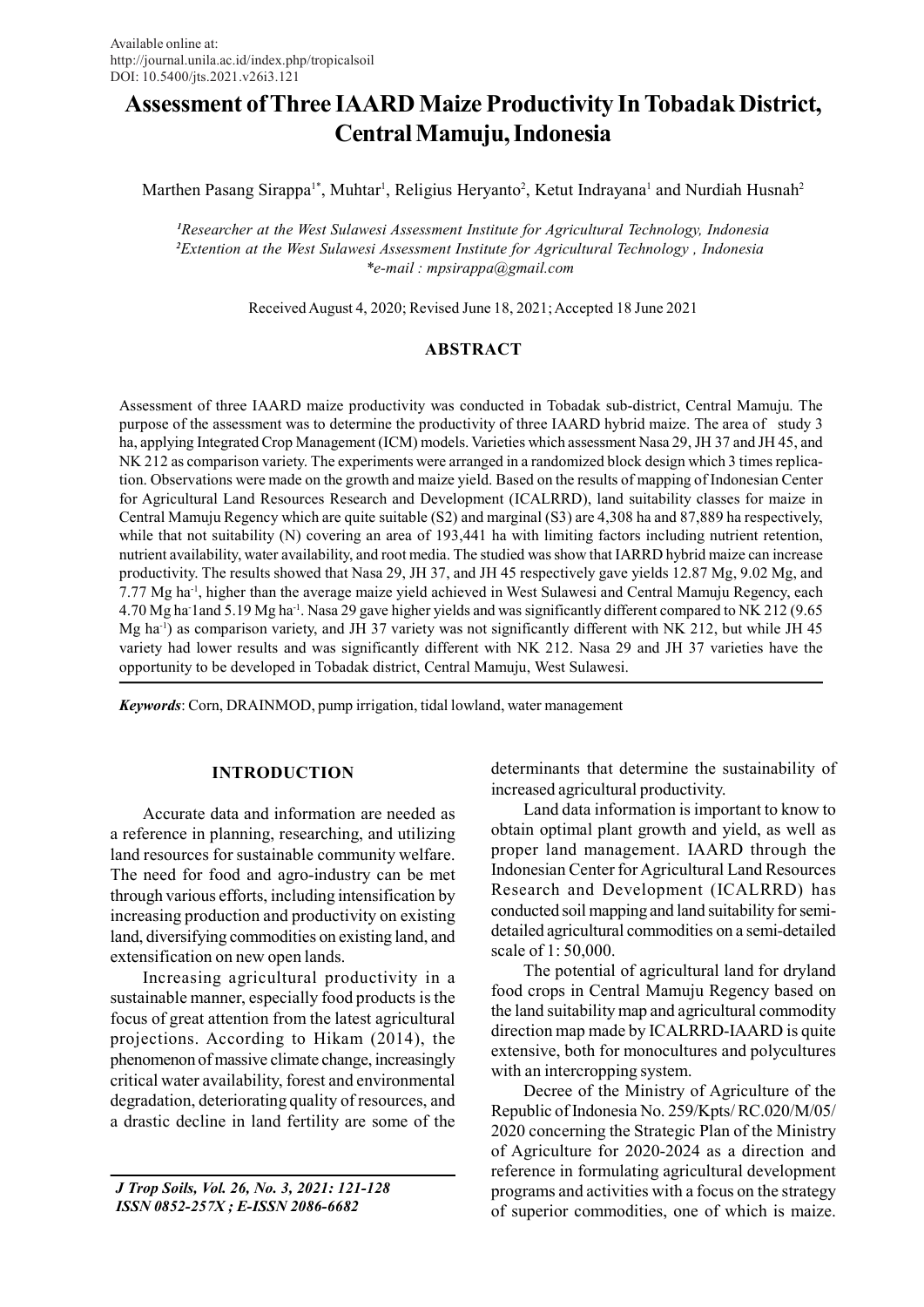According to the Ministry of Agriculture (2020), the strategy in achieving this target is to position agriculture as a driving force for national development, including achieving self-sufficiency in maize through increasing land availability and use.

A big capital that can support the development and increase of agricultural production, especially food crops was dry land (Wahyunto and Shofiyati 2011). Dryland has diverse agroecosystems (biophysical and socio-economic) so that it requires management technology that is under the conditions of the agroecosystem to increase production and a sustainable agricultural system.

Las *et al.* (2014) stated that the existence of dry land has a strategic role in supporting development towards sustainable bio-industrial agriculture, which is shown, among other things, by the large area potential, the opportunity to increase added value through the development of commercial commodities, and can compensate agricultural production because the land is degraded, and due to land conversion. More than 66% of the existing agricultural land area is a dry land with low productivity, but it has the potential to be increased, either through increased productivity or the frequency of planting, or the area of harvest.

Maize occupies an important position in the national economy because it is a source of carbohydrates and raw materials for industry, food, and animal feed. According to Tohari et al. (2007) and Nurdin (2008), maize is the second important staple crop after rice. Domestic maize production tends to increase every year. It is estimated that more than 60% of domestic maize needs are used for feed, while for food consumption only around 24%, the rest for other industrial needs and seeds (14%).

The average maize productivity in West Sulawesi is still low 4.70 Mg ha<sup>-1</sup> (BPS Provinsi Sulawesi Barat 2018) compared to the potential yield which can reach more than 10 Mg ha<sup>-1</sup> (Mejaya et al. 2014) or research/ assessment that can achieve above  $7-8$  Mg ha<sup>-1</sup> with the application of technological innovation (Sirappa et al. 2017; 2018).

Likewise in Central Mamuju Regency, the average corn yield is still low 5.19 Mg ha<sup>-1</sup> (BPS Kabupaten Mamuju Tengah 2018), and in Tobadak District the average is 5.00 Mg ha<sup>-1</sup> (BPS Kecamatan Tobadak 2019) so that productivity corn still has the opportunity to be improved by the application of technological innovations.

This research aims to provide information on land suitability for maize and the productivity of IAARD maize with an integrated crop management approach in Tobadak District, Central Mamuju Regency.

## MATERIALS AND METHODS

## Study Sites

 This research was conducted through literature study and field research. The literature study was carried out through analysis and interpretation of land suitability maps produced by ICALRRD-IAARD in 2016 for maize plants. Meanwhile, field research was conducted in Tobadak village, Tobadak district, Central Mamuju Regency in 2020.

Field research was carried out in farmer's fields on dry land. Technological innovation applied to maize cultivation is under the Integrated Crop Management (ICM) technology of maize, including the use of superior varieties and quality seeds, regulation of planting systems/spacing, balanced fertilization, integrated pest, and weed control, and harvest handling, and post-harvest well.

## Research Design

The maize varieties planted were the three IAARD hybrid maize obtained from Indonesian Cereals Research Institute (ICRI) Maros, namely Nasa 29, JH 37, and JH 45 varieties, and NK 212 variety which was widely planted by local farmers as a comparison variety. The planting system used is the legowo system with a spacing of 100 cm (50  $\times$  20 cm) (1 plant per hole), balanced fertilization, namely 200 kg urea and 300 kg NPK Phonska per ha, integrated pest and weed control, and harvest handling. and post-harvest using a power thresher at harvest time.

#### Data Analysis

Data analysis was carried out on primary data and secondary data. Secondary data include soil data and land suitability produced by ICALRRD-IAARD, data of maize productivity from CBS of Central Mamuju District and Tobadak District. Meanwhile, primary data includes data on the growth and production of IAARD of hybrid maize as a result of a study conducted in Tobadak District, Central Mamuju in 2020.

Field research data analysis was carried out tabularly and statistically using the SAS program, then analyzed descriptively.

#### RESULTS AND DISCUSSION

#### Climate and Soil Type

The environmental factor that affects plant growth is climate. The climate elements that have the most dominant influence on plant growth are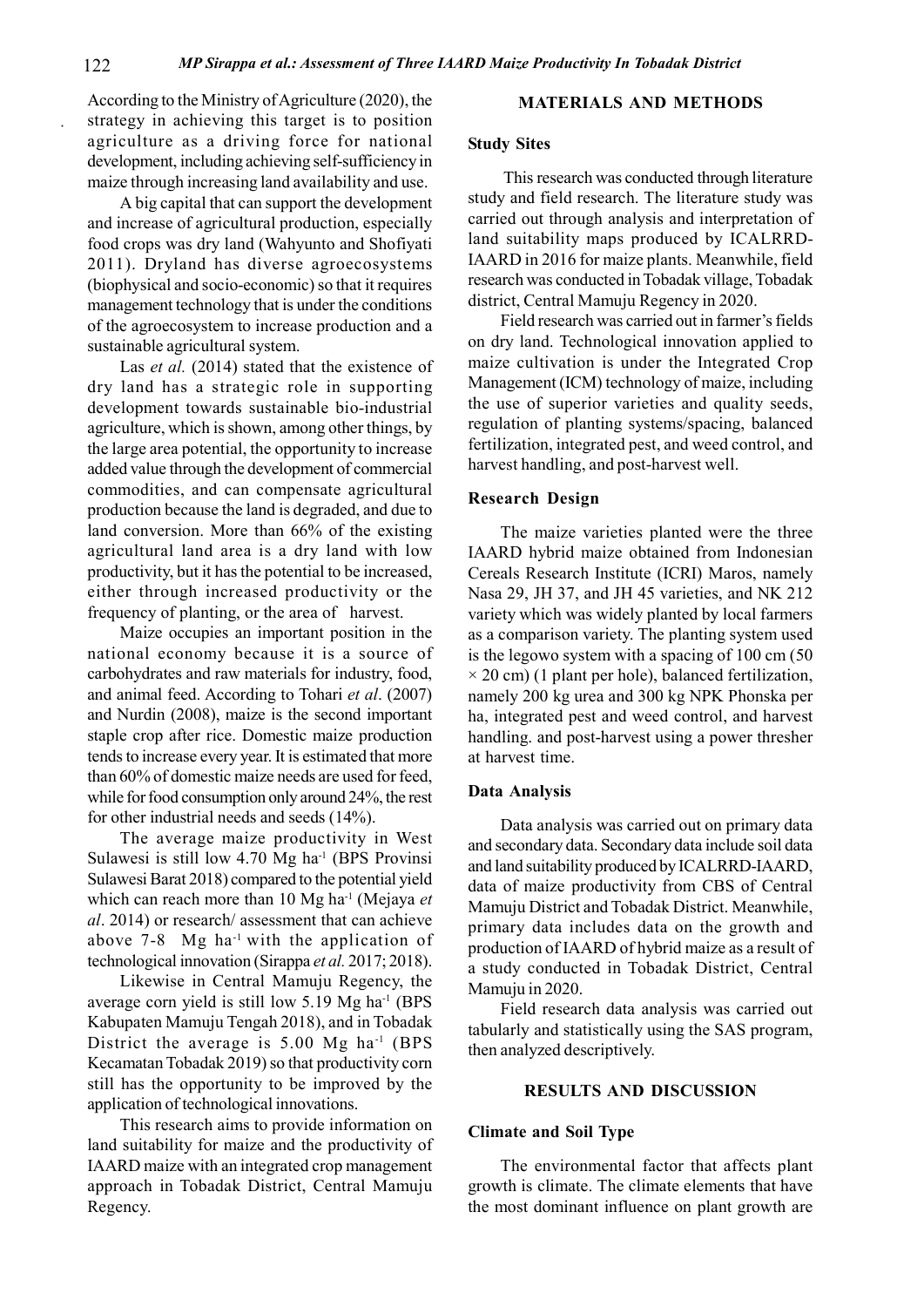rainfall and temperature, as one of the criteria for determining the climatic state of an area concerning the suitability and requirements of plant growth (Ritung et al. 2011).

The characteristics of rain in an area need to be known to determine water availability and the possibility of problems and disasters related to water resources (Prawirowardoyo 1996). The same thing was stated by Arsyad et al. (2016), that the elements of climate, especially the rainfall of an area cannot be ignored.

Rain type shows the level of wetness or drought in an area based on monthly rainfall data. According to Schmidt and Ferguson (1951), the type of rainfall can be determined based on the Q value, namely the ratio of the average number of dry months (< 60 mm/month) to the average number of wet months (> 100 mm/month) multiplied by 100 percent. Based on the Q value, the area of Central Mamuju district is included in Agro-climate B1, which is wet months 7-9 months and dry months < 2 months.

Based on rainfall data obtained from the Agency for Meteorology Climatology and Geophysics Agency (AMCG) of Majene and statistical data of Central Mamuju Regency, the average rainfall of Central Mamuju Regency in the last 6 years (2014-2019) was 217.33 mm/month with the lowest rainfall 127.42 mm in the month August and the highest was 368.54 mm/month in June (Figure 1). Based on this rainfall, the best planting time for corn is at the end of June and another alternative is the end of January, while this study was carried out in March 2020.

The results of mapping carried out by ICALRRD, the soil types found in Central Mamuju Regency based on the National Soil Classification (Subardja et al. 2016) consisted of 9 types of soil and reduced 15 types of soil. The 9 types of soil and their equivalents according to Keys to Soil Taxonomy (Soil Survey Staff 2014) are presented in Table 1.

The research location is placed in Tobadak District, one of the corn centers of Central Mamuju Regency. The area of Tobadak District is around 699.61 km2 or around 22.57% of the total area of Central Mamuju Regency (BPS Kabupaten Mamuju Tengah 2020; BPS Kecamatan Tobadak 2019). Tobadak district is located about 12 km from the capital of Central Mamuju Regency.

Tobadak District consists of 8 villages located in non-coastal areas and almost all of them are classified as flat, except for 2 hilly villages (Saloadak village and Sejati village) with an altitude from 0 to 500 m above sea level. The study was conducted in Tobadak village, Tobadak district with an area of 70.37 km<sup>2</sup> (10.06%) of the total area of Tobadak district, with the status of a self-made village.

Soil types in the research location included the Kambisols and Gleisols associations, namely Eutric Kambisols (D), Distric Gleisols (F), and Gleic Kambisols (M). Eutric Kambisols have deep solum, good drainage, fine texture, slightly acidic pH, medium Cation Exchange Capacity (CEC), and high Base Saturation (BS). District gleisols have deep solum, inhibited drainage, fine texture, acid soil pH, low CEC, and moderate BS. Gleic Kambisols has deep soil solum, slightly hampered drainage, smooth texture, low CEC, and moderate BS.

Kambisols are soils that have undergone development, indicated by the composition of the A-Bw-C horizon, having a cambic B horizon, or an umbric A horizon, or mollic A horizon, without hydromorphic symptoms in a cross-section of 50 cm from the surface (Hardjowigeno 2003; Subardja et al. 2014). At the soil type level are Eutric



Figure 1. Rainfall Graph of Central Mamuju Regency (2014-2019).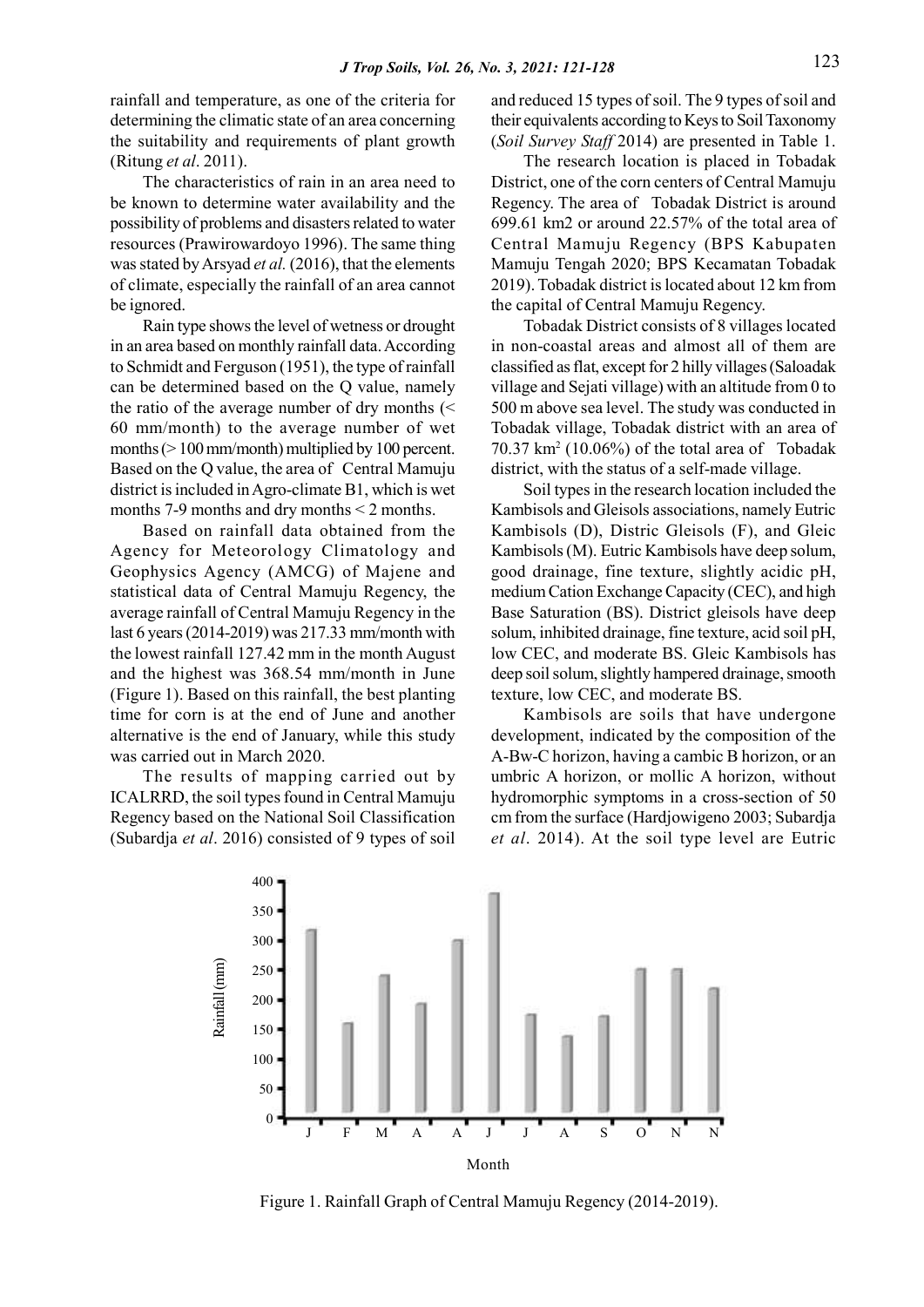| <b>National Soil Classification</b> |                        | <b>Keys to Soil Taxonomy</b> |  |
|-------------------------------------|------------------------|------------------------------|--|
|                                     | (Subardja et al. 2016) | (Soil Survey Staff 2014)     |  |
| <b>Types</b>                        | <b>Kinds</b>           | <b>Subgroups</b>             |  |
| Organosols                          | Fibric Organosols      | Hemic Haplofibrists          |  |
| Alluvial                            | Gleic Alluvial         | Typic Fluvaquents            |  |
|                                     |                        | Typic Endoaquepts            |  |
|                                     | Sulfidic Alluvial      | Typic Sulfaquents            |  |
| Regosols                            | Gleic Regosol          | <b>Typic Psammequents</b>    |  |
|                                     | District Regosols      | Typic Udipsamments           |  |
| Mollisols                           | Haplic Mollisol        | Typic Haprendols             |  |
| Kambisols                           | Gleic Kambisol         | <b>Aquic Dystrudepts</b>     |  |
|                                     |                        | Aquic Eutrudepts             |  |
|                                     | Dystric Kambisol       | Typic Dystrudepts            |  |
|                                     | Eutric Kambisol        | <b>Typic Eutrudepts</b>      |  |
| Gleysols                            | Sulfidic Gleysol       | Sulfic Endoaquepts           |  |
|                                     | Fluvic Gleysol         | Fluventic Endoaquepts        |  |
|                                     | Dystric Gleysol        | Aeric Endoaquepts            |  |
|                                     |                        | Typic Endoaquepts            |  |
| Podzolic                            | Haplic Podzolic        | Typic Hapludults             |  |
| Mediterran                          | Haplic Mediterran      | Typic Hapludalfs             |  |
| Oxsisols                            | Haplic Oxsisols        | Typic Hapludox               |  |

Table 1. Soil type and equivalent at Central Mamuju Regency.

Source: IAARD (2016)

Kambisols and Gleic Kambisols. In the USDA soil classification system, the equivalents of Eutric Kambisols and Gleic Kambisols at the Suborder level are Udepts, Group Eutrudepts, and Subgroup Typic Eutrudepts and Aquic Eutrudepts. Typic Eutudepts are other Eutrudepts. Aquic Eutrudepts are other Eutrudepts that are at one or more horizons within 60 cm of the mineral soil surface, have redox depletion of 2 or less chroma, and have also aquatic conditions for part of the normal (or drained) years (Soil Survey Staff 1998).

Gleisols are developed soils that are characterized by an A-Bg-C horizon arrangement, have a lower cambic horizon with hydromorphic features to a depth of 50 cm, are not coarse from albic materials, have no diagnostic horizon (unless buried by 50 cm or more new materials) other than the A horizon, the histic horizon, umbric, mollic, calcic or gypsum (Hardjowigeno 2003; Subardja et al. 2014). At the soil type level, it is classified as Distric Gleisols. In the USDA soil classification system, the District Gleisols equivalents at the Suborder level are Aquepts, Endoaquepts Group, and Subgroup Typic Endoaquepts. Typic Endoaquepts are other Endoaquepts which does not meet the requirements of any of the other Endoaquepts (Soil Survey Staff 1998).

Gleisols are developed soils that are characterized by an A-Bg-C horizon arrangement, have a lower cambic horizon with hydromorphic features to a depth of 50 cm, are not coarse from albic materials, have no diagnostic horizon (unless buried by 50 cm or more new materials) other than the A horizon, the histic horizon, umbric, mollic, calcic or gypsum (Hardjowigeno 2003; Subardja et al. 2014). At the soil type level, it is classified as Distric Gleisols. In the USDA soil classification system, the Distric Gleisols equivalents at the Suborder level are Aquepts, Endoaquepts Group, and Subgroup of Typic Endoaquepts. Typic Endoaquepts are other Endoaquepts that do not meet the requirements of any of the other Endoaquepts (Soil Survey Staff 1998).

The Kambisols and Gleisols soil associations at the study site are found in alluvial plains, alluvium main material, and flat reliefs (1-3%) with an area of about 17,830 or 6.19% of the total area of the Central Mamuju Regency (IAARD 2016).

Based on the Map of Land Resources at the Level of Scale 1: 250,000, West Sulawesi Province (ICALRRD 2014) and the results of interpretation of aerial photos at scale 1: 100,000, topographic maps scale 1: 50,000, DEM/SRTM and supported by geological maps (IAARD 2016), landform which is located in Central Mamuju Regency is divided into 6 groups. The six groups of landform are Alluvial (A), Marine (M), Fluvio Marine (B), Carst (K), Tectonic (T), and Volcanic (V).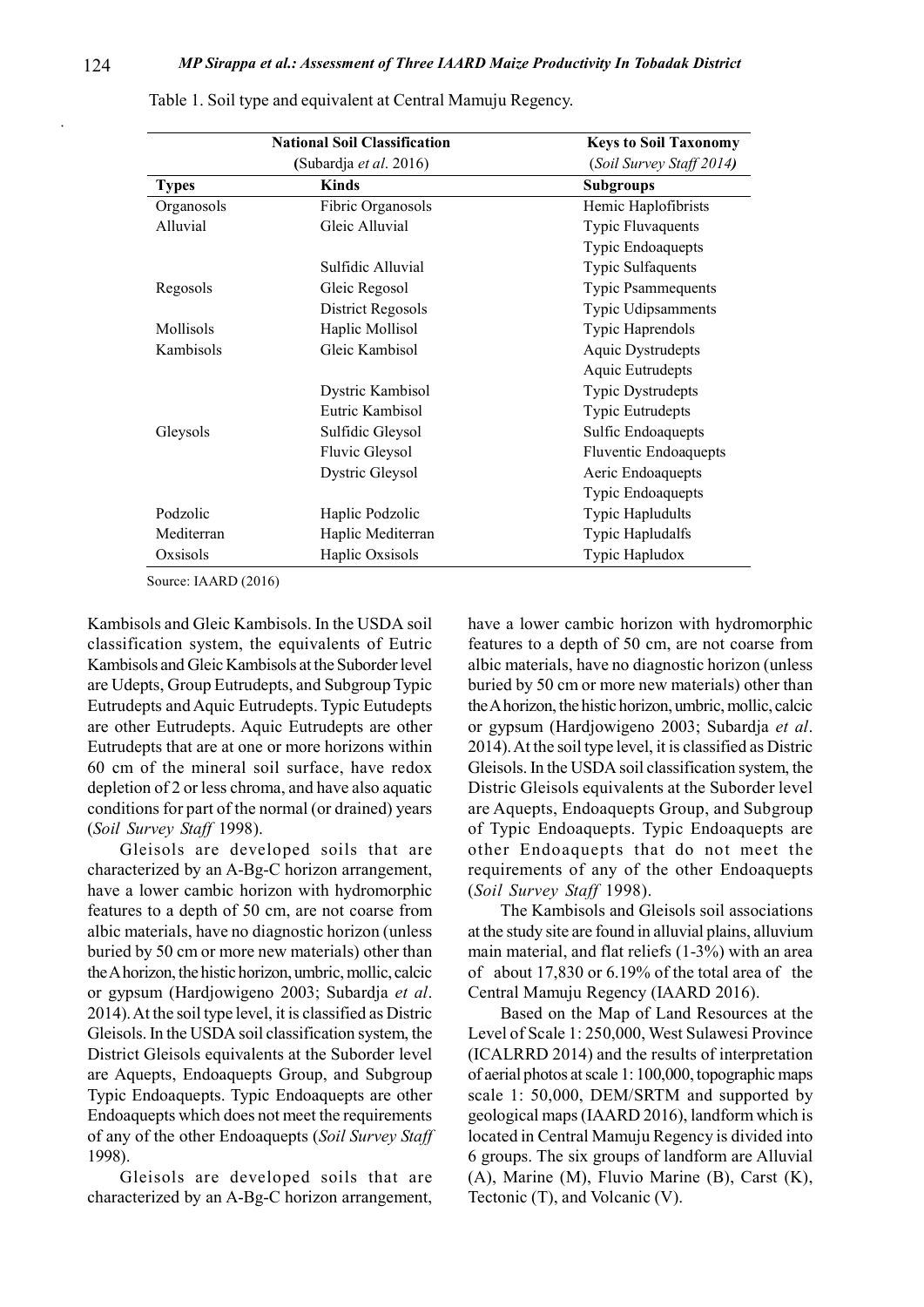Most of them have relief from steep (25-40%) to very steep (> 40%), namely 69,400 ha (24.10%) and 127,966 ha (44.45%) respectively of the total area. While others are classified as rather flat (32,318 ha), flat (16,810 ha), heave (15,441 ha), hilly quite steep (13,374 ha), and wavy (10,328 ha). Tectonic, karst, and some volcanic landforms generally have hilly reliefs that are quite steep to very steep mountains (IAARD 2016).

## Land Suitability Class for Maize

Land suitability classes for maize-based on soil and agro-climatic conditions in Central Mamuju Regency were dominated by not a suitable class (N) covering an area of 193,441 ha (67.73%) with limiting factors for erosion and rooting media, and only a small part, namely around 1.51% (4,308 ha) are classified as moderately suitable (S2) and others are categorized as marginally suitable (S3) of 30.76% (87,889 ha) with various limiting factors (IAARD 2016 a).

The land suitability class of moderately suitable (S2) for maize was only found in Karossa District with an area of 4,308 ha with a temperature as a limiting factor (tc). While, those classified as marginally suitable (S3) covering an area of 87,889 ha spread over 5 districts with limiting factors are erosion danger (eh), root media (rc), temperature (tc), water availability (wa), nutrient retention (nr), and nutrient availability (na). The results of land suitability class analysis for maize in Tobadak District can be seen in Table 2, while the land suitability map is in Figure 2.

Efforts made to obtain optimal plant growth and production are overcoming plant limiting factors by creating drainage channels, especially during the rainy season so that plants are not flooded, providing water during drought, improving nutrient retention by providing organic matter to increase soil capacity, or providing lime on soils that have acid soil pH, and applying fertilizer N, P and K in a balanced way to increase nutrient availability. Soemarno (2010) reported that the availability of nutrients for plants is determined by factors that affect the ability of the soil to supply nutrients and factors that affect the ability of plants to use the nutrients provided.

## Maize Yield

Based on statistical data the average harvest area, production, and productivity of maize in Tobadak District, Central Mamuju Regency was 8,462 ha, 42,310 Mg, and 5.00 Mg ha-1, respectively (BPS 2019).

The average productivity of maize achieved in Tobadak District is 5.00 Mg ha-1, which is still low compared to the potential for maize production which can reach more than  $8 \text{ Mg}$  ha<sup>-1</sup> with the application of technological innovations, including the use of new high-yielding hybrid varieties, the use of fertilizers balanced, use of organic and ameliorant materials, spacing and planting system, managing water and weeds, controlling the pest in an integrated manner, and handling harvest and post-harvest properly.

The low average plant productivity is thought to be due to the limiting factor of plant growth under the results of the ICALRRD study where the land

Symbol / Limiting Factor Land Suitability Class/Wide S2 S3 N Ha  $\%$  Ha  $\%$  Ha  $\%$ tc  $T_c$ -Temperature  $4.308$   $1.51$ eh/wa Eh/wa: Erosion danger, Water availability  $-$  2.213 0.77  $$ nr/eh/wa Nutrient retention, Erosion danger, Water availability  $-$  10.752 3.76  $$ nr/na/wa Nutrient retention, nutrient availability, water availability - 22.284 7.80 - nr/wa Nutrient retention, Water availability - - 18.954 6.64 tc/nr/wa Temperature, Nutrient retention, Water availability 31.509 11.03 rc/nr/wa Water availability  $-$  - 2.177 0.76 eh Erosion danger - - - - 193.168 67.63 rc Root media 1988 - 1988 - 1988 - 1988 - 1989 - 1989 - 1989 - 1989 - 1989 - 1989 - 1989 - 1989 - 1989 - 1989 - 198 Total 4.308 1.51 87.889 30.76 193.441 67.73

Table 2. Land Suitability Classes and Limiting Factor for Corn in Central Mamuju Regency.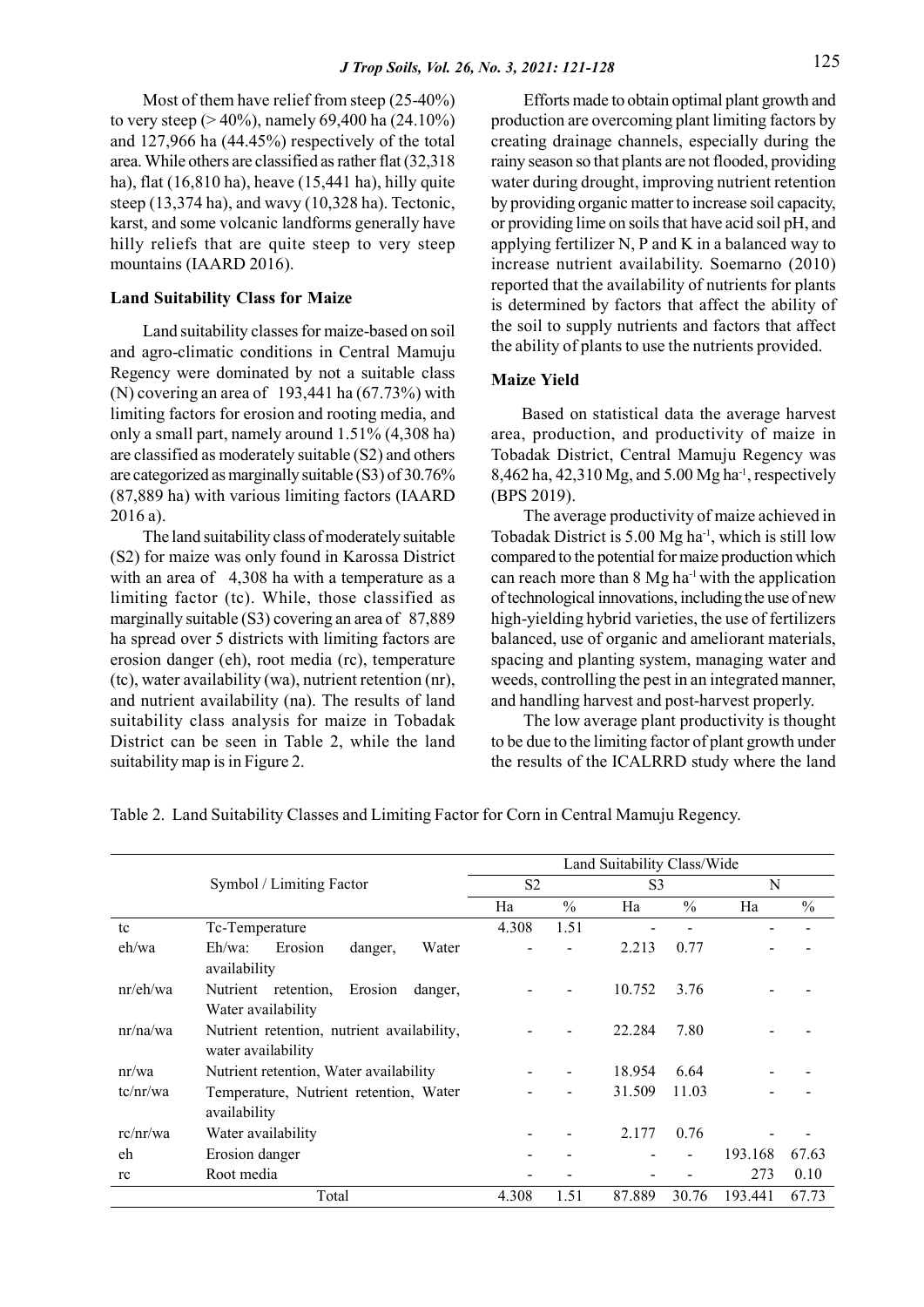

Figure 2. Map of Land Suitability for Maize in Central Mamuju Regency, West Sulawesi.

suitability class for maize is classified as marginal (S3) with limiting factors for nutrient retention, nutrient availability, root media, and water availability.

The results of observations on the yield showed that in general the IAARD maize, namely Nasa 29, JH 37, and JH 45 not show significant differences with the NK 212 as a comparison variety through the management and application of technological innovations under local agro-climatic conditions. NK 212 variety as an existing variety that is widely planted by farmers because it has wide adaptation with high production, apparently does not show a significant difference with IAARD hybrid maize with treatment under technology recommendations. The average yield of NK 212 variety as a comparison variety obtained by farmers with the same management was 9.65 Mg ha<sup>-1</sup>. Likewise, the results of the measurement of plant yield components showed that the IAARD hybrids maize were not significantly different from NK 212, even the IAARD hybrids Nasa 29 were higher than NK 212. The results of the three IAARD hybrids maize assess showed that Nasa 29 gave higher yields, following JH 37 and the lowest yield was obtained on the JH 45 variety (Table 3).

Table 3 shows that the average yield of 3 types of IARRD hybrid maize studied in Tobadak District, Central Mamuju Regency in 2020 generally gave

an increase in yields of 62 - 168% compared to the average yield achieved in West Sulawesi Province, Central Mamuju Regency, and Tobadak District, which have only reached 4.17 Mg, 5.19 Mg and 5.00 ha-1, respectively (BPS Provinsi Sulawesi Barat 2018; BPS Kabupaten Mamuju Tengah 2019; BPS Kecamatan Tobadak 2019).

Nasa 29 variety gave dry shelled yield (water content, wc 15%) from the conversion of the sample plant yield of 12.87 Mg ha-1 which was higher and significantly different than the NK 212 as comparison variety (9.65 Mg ha<sup>-1</sup>). JH 37 hybrid variety was able to give  $9.02 \text{ Mg}$  ha<sup>-1</sup> yield and not significantly different from NK 212, while JH 45 variety had lower productivity compared to the comparison variety (NK 212).

The increase of maize productivity achieved in this study is more due to the application of integrated crop management technology innovations, including the use of high-yielding hybrid varieties of IAARD, namely Nasa 29, JH 37, and JH 45, improvement in the cropping system by using two rows of legowo with a spacing of 100 cm (50  $\times$  20 cm) (1 plant hole<sup>-1</sup>), and the use of balanced fertilizers, namely 300 kg of NPK Phonska and 200 kg of urea ha<sup>-1</sup> which given twice, namely at the age of 10 days and 35 days after planting.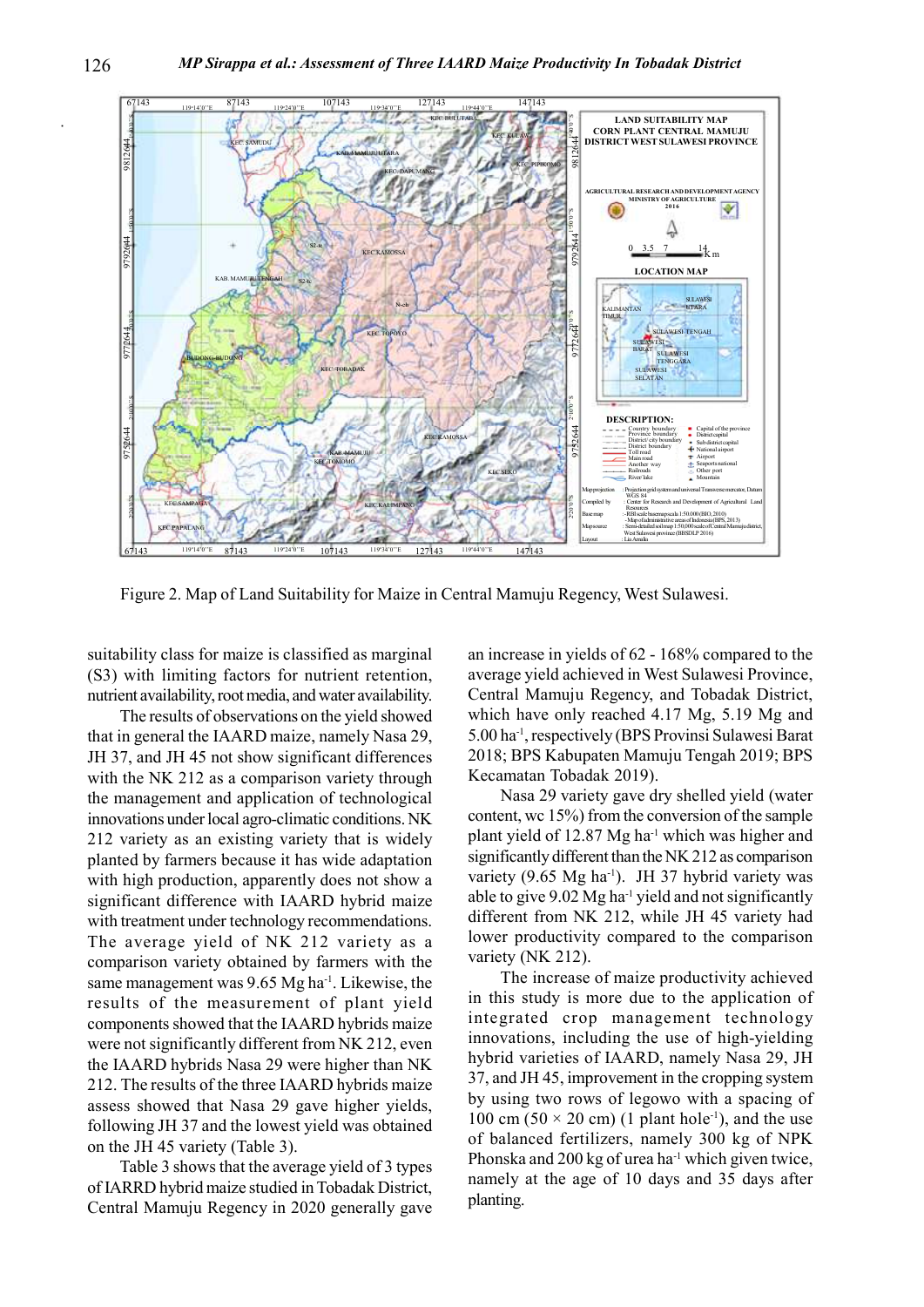|                                      | <b>IAARD</b> Maize Varieties |                    |                    | Average of         |
|--------------------------------------|------------------------------|--------------------|--------------------|--------------------|
| Parameter                            | Nasa 29                      | JH 37              | JH 45              | <b>IAARD</b> maize |
| Cob length (cm)                      | 19.20a                       | 16.95c             | 18.15 ab           | 18.10              |
| Cob diameter (cm)                    | 4.43 b                       | 4.65a              | 4.16c              | 4.41               |
| Number of rows                       | 13.60 b                      | 15.60a             | 13.80 <sub>b</sub> | 14.33              |
| Number of seed /row                  | 36.10a                       | 33.65 ab           | 31.50 b            | 33.75              |
| Cob weight cornhusk $(g)$            | 352.80 a                     | 222.40 bc          | 191.50c            | 255.57             |
| Cob weight without cornhusk $(g)$    | 307.70 a                     | 201.90 b           | 170.40c            | 226.67             |
| Seed weight/cob $(g)$                | 216.27 a                     | 151.53 b           | 130.52c            | 166.11             |
| The yield of seed $(\% )$            | 0.70a                        | 0.75a              | 0.77a              | 0.74               |
| Percentage of cob waste $(\% )$      | 38.54a                       | 31.63 b            | 31.75 b            | 33.97              |
| Weights $100$ seeds $(g)$            | 31.77 b                      | 31.17 b            | 33.86 a            | 32.27              |
| Yield of 10 sample plant $(g)$       | 2,162.70a                    | $1,515.30$ bc      | 1,305.20c          | 1,661.07           |
| Yield wc.15% (Mg ha <sup>-1</sup> )* | 12.87a                       | 9.02 <sub>bc</sub> | 7.77c              | 9.89               |

Table 3. An average yield of IAARD maize at Tobadak District, Central Mamuju Regency.

Remarks: \*Conversion from the yield of 10 sample plant (85% relative yield): Harvest water content (39.44 – 40.73%). The numbers followed by the same letter are not significantly different in the 0.05% Duncan test. Source: Primary Data Processed (2020).

Based on land suitability data for maize, where the land is classified as moderate suitable (S2) and according to marginally suitable (S3) with limiting factors including nutrient retention, nutrient availability, and water availability, mainly due to the influence of drainage, low N, P, and K nutrient availability is the main cause of low maize production achieved at the farm level.

Plant growth is influenced by the availability of water in the soil, where the stress of water shortages can cause a decrease in the dry weight of the plant canopy. According to Suryana et al. (2008), the use of superior varieties that are under the conditions of the agroecosystem and the application of other ICM technologies can increase yields and efficiency of production inputs.

Provision of fertilizers in a balanced manner and making drainage channels are efforts to overcome plant limiting factors so that they are expected not to become a limitation in plant growth, in addition to the application of other technologies, namely integrated weed and pest control and handling of harvest and post-harvest appropriately.

Furthermore, Yoshida (1981) reports that the availability of nutrients in the soil affects plant activity including photosynthetic activity so that plants can increase growth and yield components. Competition of plants to obtain nutrients will occur if nutrients are not available in sufficient quantities, therefore the plant population does not exceed the optimum population, namely 66,666 - 75,000 plants ha<sup>-1</sup> (Zubachtirodin et al. 2009).

## **CONCLUSIONS**

The land suitability class for maize in Central Mamuju Regency according to results of the ICALRRD mapping is classified as quite appropriate (S2) and according to marginal (S3) with limiting factors including nutrient retention, nutrient availability, water availability, and root media.

Assessment results from three varieties of IAARD hybrid maize (Nasa 29, JH 37, and JH 45) gave an average yield of 9.89 Mg ha-1 (7.77 Mg– 12.87 Mg ha-1), higher than the average maize yield achieved in Central Mamuju Regency and West Sulawesi Provinces (4.17–5.19 Mg ha<sup>-1</sup>).

Nasa 29 gave higher yields (12.87 Mg ha-1) and were significantly different compared to NK 212 hybrid maize comparison variety (9.65 Mg ha-<sup>1</sup>), but JH 37 was not significantly different, while JH 45 was lower and significantly different compared to comparison variety.

Nasa 29 and JH 37 hybrid varieties IAARD have the potential to be developed in Tobadak, Central Mamuju, West Sulawesi.

#### **REFERENCES**

- Arsyad M, Sulistiawati and AT Vistarani. 2016. Analysis of the characteristics and classification of rainfall in the maros karst area. Proceeding International Seminar on Mathematics, Science, and Computer Education, pp. 57-62.
- BPS Kabupaten Mamuju Tengah. 2018. Mamuju Tengah dalam angka. Badan Pusat Statistik Kabupaten Mamuju Tengah. (in Indonesian).